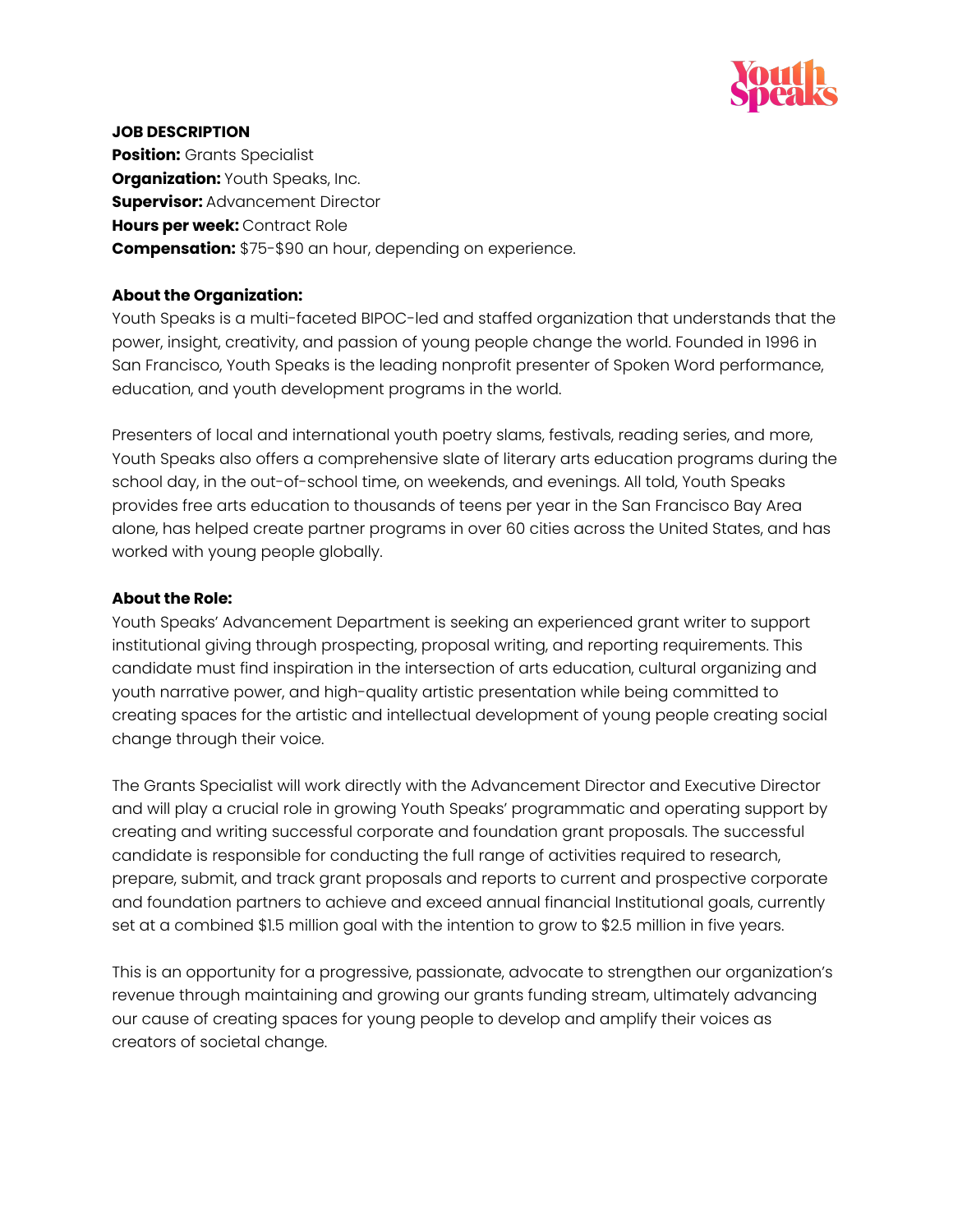

### **POSITION OVERVIEW**

Under the supervision of the Advancement Director, this position is responsible for supporting all aspects of a grant cycle in support of Youth Speaks core purposes, strategic goals, and organizational vision.

The ideal candidate should be comfortable collaborating across the organization and working with everyone from senior leadership and the Board of Directors to youth in our programs.

Candidates must have a proven track record of securing significant grants, writing compelling stories, crafting engaging narratives, leading creative initiatives, cultivating relationships, and driving results.

The Grants Specialist's top priorities and responsibilities include but are not limited to:

# **Prospecting (20%)**

- Prospect for Private and Public (i.e. San Francisco City and County, Alameda County, State, and Federal) funding opportunities for programmatic and event sponsorship.
- Identify funders with the highest potential and develop strategies for gaining foundation and government support.
- Support Advancement Director in identifying mission-aligned prospective corporate sponsors to support the organization's work.
- Work collaboratively with the Advancement Associate in identifying donors with corporate connections.

# **Grant Writing (70%)**

- Work with the Program team and Deputy Director to manage Program deliverables and support tracking expenditures and ensure compliance with budgets as needed.
- Coordinate monitoring of government projects with program staff and finance staff.
- Lead grant writing and reporting processes for public grants, coordinating efforts with finance and program staff.
- Coordinate data collection, processing, and reporting with Finance and Program team members.
- Prepare narratives, budgets, and additional materials, such as logic models and timelines, for institutional grant applications.
- Oversee the process of application and registration of government contracts.
- Comply with all interim and final grant reporting as required.
- Work with Program and Production teams to ensure adequate tracking of grant metrics.

## **Administration and Data Management (10%)**

● Maintain the grant calendar and meet multiple strict deadlines.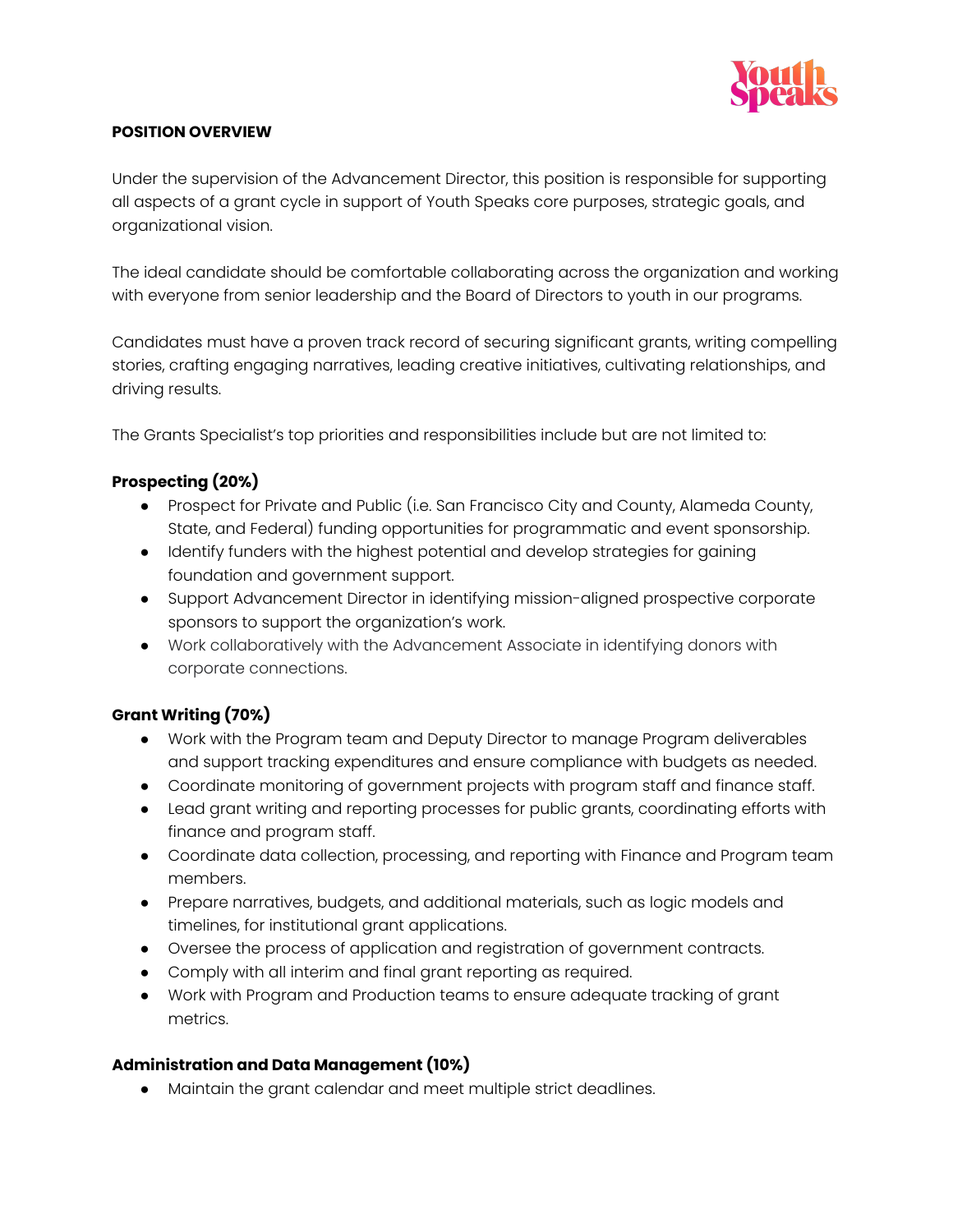

## **Required Qualifications**

- 5- 8 years of experience in a Grants Management role.
- Proven track record of prospecting, writing, and securing private and public grants.
- Knowledge of grant management processes and best practices.
- Experience successfully coordinating funding and reporting systems with Program staff.
- Project management and organizational skills with high attention to detail.
- Experience with working in Word, Excel, and databases.
- Ability to manage multiple deadlines and priorities.
- Excellent interpersonal and relationship management skills.

## **Preferred Qualifications**

- Experience securing significant (i.e. six-figure) grants and/or contracts.
- Experience with applying to funding opportunities through San Francisco's Department of Children, Youth and Families and Oakland Fund for Children and Youth.
- Experience with program design and youth development best practices.
- Connection to the Arts as a performing poet, creative writer, published writer, or previous work experience in the youth development field is preferred.
- Prior experience working in a performing arts or arts organization highly desirable knowledge and interest in poetry, literature, and/or hip hop is a plus.
- A mission-driven individual with a passion for uplifting and collaborating with communities and cultivating youth through language, arts, and expression.
- Comfort and experience working across diverse communities, with the empathy and knowledge to communicate across all constituencies, including students, staff, donors, and the broader community.

## **TO APPLY**

Please email your resume, at least 2 references, and a brief, relevant writing sample (5 pages or less) to [kbarnes@youthspeaks.org](mailto:kbarnes@youthspeaks.org) with the subject line "Grants Specialist" by **June 24, 2022**.

## **ABOUT YOUTH SPEAKS**

#### **Mission and Vision**

Youth Speaks creates spaces that challenge young people to develop and amplify their voices as creators of societal change.

Youth Speaks envisions a world in which young people are heard, honored, and connected through creative ecosystems of interdependence and care.

## **Program and Results**

One of the world's leading presenters of Spoken Word performance, education, and youth development programs, Youth Speaks produces local, national, and international programs